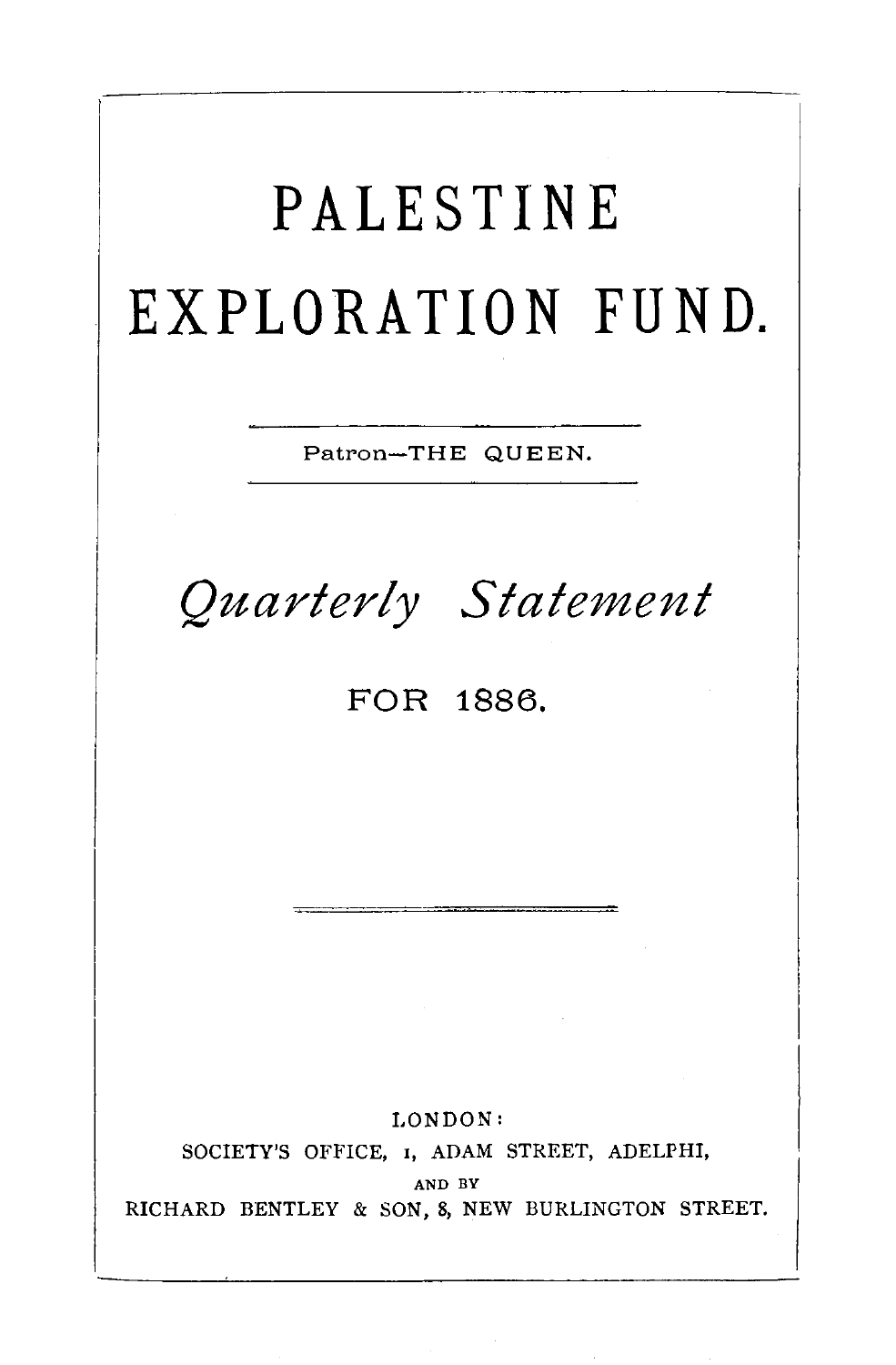J,ONDON:

 $\mathcal{L}^{(1)}$ 

HARRISON AND SONS, PRINTERS IN ORDINARY TO HER MAJESTY, ST. MARTIN'S LANE.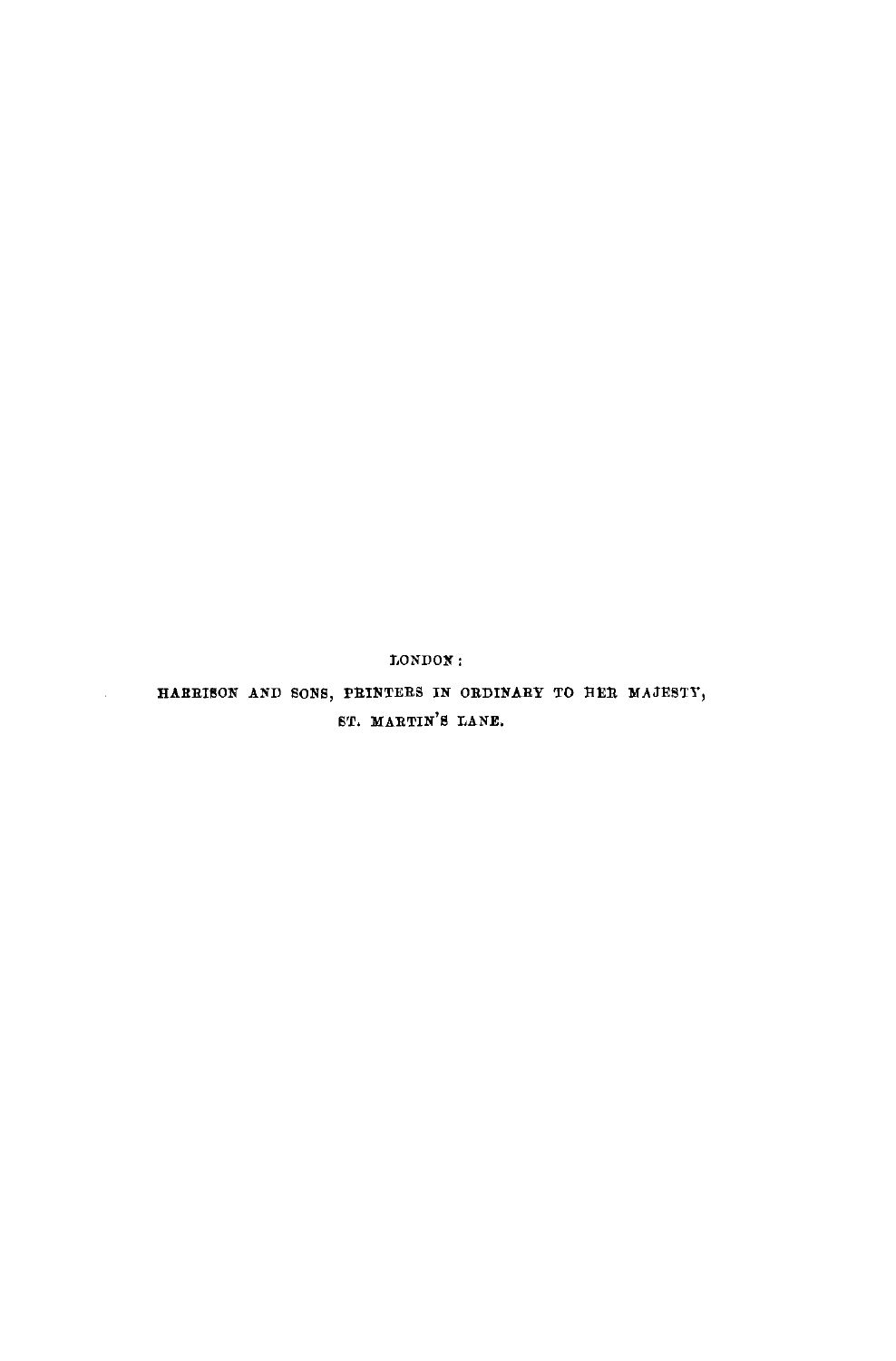| Acra south of the temple, 26.                                  |              |         |                                      | Conder, Captain, Notes on "Across the Jor-                  |                               |         |                                             |
|----------------------------------------------------------------|--------------|---------|--------------------------------------|-------------------------------------------------------------|-------------------------------|---------|---------------------------------------------|
| Acre, Handles of pottery jars with Greek                       |              |         |                                      |                                                             |                               |         | dan," $83-87$ .                             |
| characters found, 12.<br>"Across the Jordan," Notes on, 83-87, |              |         |                                      | $\mathbf{H}$                                                | ,,                            | 39      | Reply to Prof.<br>Socin, 137.               |
| 168.                                                           |              |         |                                      | ,,                                                          | .,                            | 95      | Bronze<br>таве                              |
| Adullam, Cave of, 31, 32.<br>'Ain Haud, 14.                    |              |         |                                      |                                                             |                               |         | from Nablûs,<br>165.                        |
| Aqueducts at Siloam, The, 88-91, 92, 197.                      |              |         |                                      |                                                             |                               |         | "Twenty - one                               |
| 'Ar'ar'ahshsli, Alabaster saucers and tear                     |              |         |                                      | ,,                                                          | ,,                            | Ħ       | Years' Work,"                               |
|                                                                | bottles, 12. |         |                                      |                                                             |                               |         | 166.                                        |
| Athlit, 11.                                                    |              |         |                                      | ,,                                                          | ,,                            | 11      | Kokaba, 167.                                |
| Bedâwin in Syria, Customs, &c., 16.                            |              |         |                                      | ,,                                                          | ,,                            | 15      | List of identi-                             |
| Bezetha, 27.                                                   |              |         |                                      |                                                             |                               |         | fications<br>in-<br>serted in Bible         |
| Birch, Rev. W. F., on Acra south of the                        |              |         |                                      |                                                             |                               |         | Society's new                               |
|                                                                |              |         | temple (see p. 105,<br>1885), 26.    |                                                             |                               |         | maps, 167.                                  |
| ,,                                                             |              |         | Professor<br>Socin's                 |                                                             |                               |         | Dalieh, Antiques found at, 11-13.           |
|                                                                | ,,           | ,,      | criticisms, 31.                      | David, City of, 33.                                         |                               |         |                                             |
| $^{\prime}$                                                    | ñ            | $\cdot$ | Captain Conder's                     | Tower of, 23.<br>$11 -$                                     |                               |         |                                             |
|                                                                |              |         | note on Jerusalem                    | Dead Sea water, Analysis of, 53.                            |                               |         |                                             |
|                                                                |              |         | (city of David),                     | Deluge, Stories of the, 15.                                 |                               |         |                                             |
|                                                                |              |         | 83.                                  | Dialect in Palestine, Fellah, 205.                          |                               |         |                                             |
| ,,                                                             | و في         | ,,      | The<br>approximate                   | Discoveries, New, 73-81.<br>Recent, at Jerusalem (the       |                               |         |                                             |
|                                                                |              |         | position of the                      | $\ddot{\phantom{a}}$                                        |                               |         |                                             |
|                                                                |              |         | castle of Zion, 33.                  |                                                             | second wall), 21-24, 206.     |         |                                             |
| ,,                                                             | ,,           | ,,      | Zion the city of<br>David, 151.      | Donkey's Back (a ridge), in Moab, 15.<br>Doors, Stone, 142. |                               |         |                                             |
| Black Sea, Inscriptions (Hittite or Pho-                       |              |         |                                      | Druse oath, Form of the; $\Lambda$ catechism                |                               |         |                                             |
| nician) found near the shores of the,                          |              |         |                                      |                                                             | of the Druse religion, 35–43. |         |                                             |
| 15.                                                            |              |         |                                      | Dûbil, Antiques found, 10.                                  |                               |         |                                             |
| Bronze vase from Nablûs, 165.                                  |              |         |                                      | Egypt and Syria and their physical                          |                               |         |                                             |
| Chester, B.A., Greville John, Notes on                         |              |         |                                      | features in relation to Bible history, 53.                  |                               |         |                                             |
| Phœnician gems and amulets, 43-50.                             |              |         |                                      | Emmaus and thermal springs, 17.                             |                               |         |                                             |
| Cæsarea, 12.                                                   |              |         |                                      | Et Tâbghah, Sea of Galilee, 15.                             |                               |         |                                             |
| Conder, Captain, Notes on Flood stories in<br>Palestine, 15.   |              |         |                                      | Exploration, 1.<br>Fergusson, The late Mr. James, 71.       |                               |         |                                             |
|                                                                |              |         | Phœnician an-                        |                                                             |                               |         | Finn, Mrs. E. A., The second wall of        |
| ,,                                                             | ,,           | ,,      | tiquities, 15.                       |                                                             | Jerusalem, 206.               |         |                                             |
| ,,                                                             | ,,           | ۆر      | Phœnician                            |                                                             |                               |         | Flecker, Rev. E., The valley Zephathah at   |
|                                                                |              |         | tombs, 17.                           |                                                             | Mareshah, 50-52, 148.         |         |                                             |
| ,,                                                             | ,,           | رز      | Emmaus, 17.                          |                                                             |                               |         | Ganneau, C. Clermont, on the identification |
| $^{\prime}$                                                    | ,,           | ż١      | Prof.<br>Socin's                     |                                                             |                               |         | of Segor, Gomorrah, and Sodom, 19.          |
|                                                                |              |         | paper, 17.                           |                                                             | Gath and its worthies, 200.   |         |                                             |
| ۰,                                                             | ,,           | ,,      | Bethsaida<br>Ju-                     |                                                             |                               |         | General Committee, Meeting of, 208.         |
|                                                                |              |         | lias, 17.                            |                                                             | Ghôr es Safiyeh, 32.          |         |                                             |
| ,,                                                             | ,,           | ,,      | The Nablûs al-                       |                                                             | Gomorrah, 19–21.              |         |                                             |
|                                                                |              |         | tar, 18.                             |                                                             |                               |         | Hanauer, J. E., Remarks on the Orma or      |
| ,,                                                             | ,,           | ,,      | The Chimcera,                        |                                                             | Erma, 24-26.                  |         |                                             |
|                                                                |              |         | 18.                                  |                                                             |                               |         | Herodian temple, The, according to the      |
| ,,                                                             | ,            | ,,      | Bethlehem, 19.                       | treatise<br>$92 - 111.$                                     |                               | Middoth | and<br>Josephus,                            |
| ,,                                                             | ,,           | ,,      | $Quarterly State-$<br>ment, January, |                                                             |                               |         | Hull, Prof., The Jordan and the Gulf of     |
|                                                                |              |         | 1886, 82, 83.                        |                                                             | Akabah, 145.                  |         |                                             |